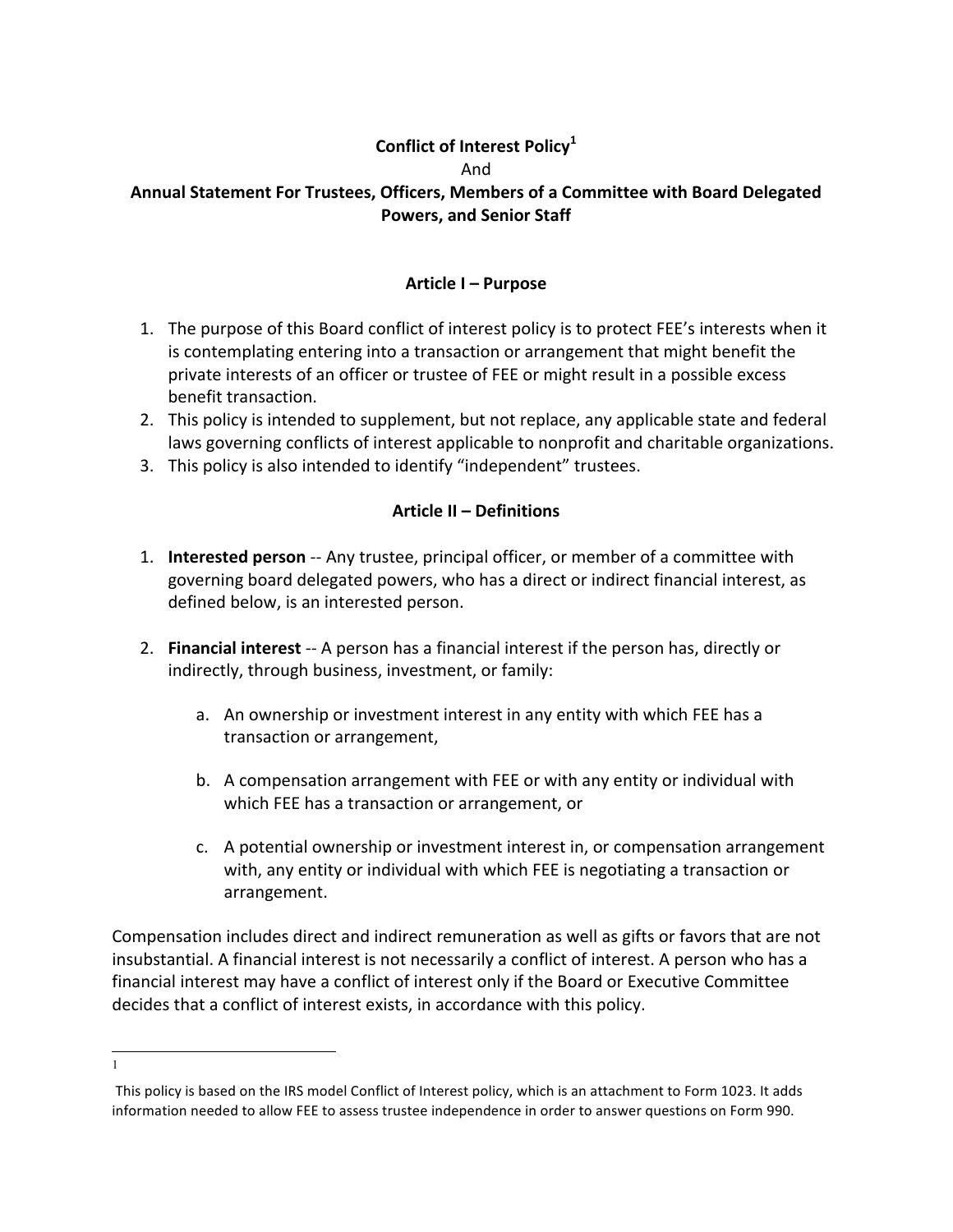- **3.** Independent Trustee -- A trustee shall be considered "independent" for the purposes of this policy if he or she is "independent" as defined in the instructions for the IRS 990 form or, until such definition is available, the trustee  $$ 
	- a. is not, and has not been for a period of at least three years, an employee of FEE or any entity in which FEE has a financial interest;
	- b. does not directly or indirectly have a significant business relationship with FEE, which might affect independence in decision-making;
	- c. is not employed as an executive of another corporation where any of FEE's executive officers or employees serve on that corporation's compensation committee; and
	- d. does not have an immediate family member who is an executive officer or employee of FEE or who holds a position that has a significant financial relationship with FEE

## **Article III – Procedures**

- 1. **Duty to Disclose** -- In connection with any actual or possible conflict of interest, an interested person must disclose the existence of the financial interest and be given the opportunity to disclose all material facts to the Board or Executive Committee.
- 2. **Recusal of Self** Any trustee may recuse himself or herself at any time from involvement in any decision or discussion in which the trustee believes he or she has or may have a conflict of interest, without going through the process for determining whether a conflict of interest exists.
- **3.** Determining Whether a Conflict of Interest Exists -- After disclosure of the financial interest and all material facts, and after any discussion with the interested person, he/she shall leave the Board or Executive Committee meeting while the determination of a conflict of interest is discussed and voted upon. The remaining Board or Executive Committee members shall decide if a conflict of interest exists.

## 4. Procedures for Addressing the Conflict of Interest

a. An interested person may make a presentation at the Board or Executive Committee meeting, but after the presentation, he/she shall leave the meeting during the discussion of, and the vote on, the transaction or arrangement involving the possible conflict of interest.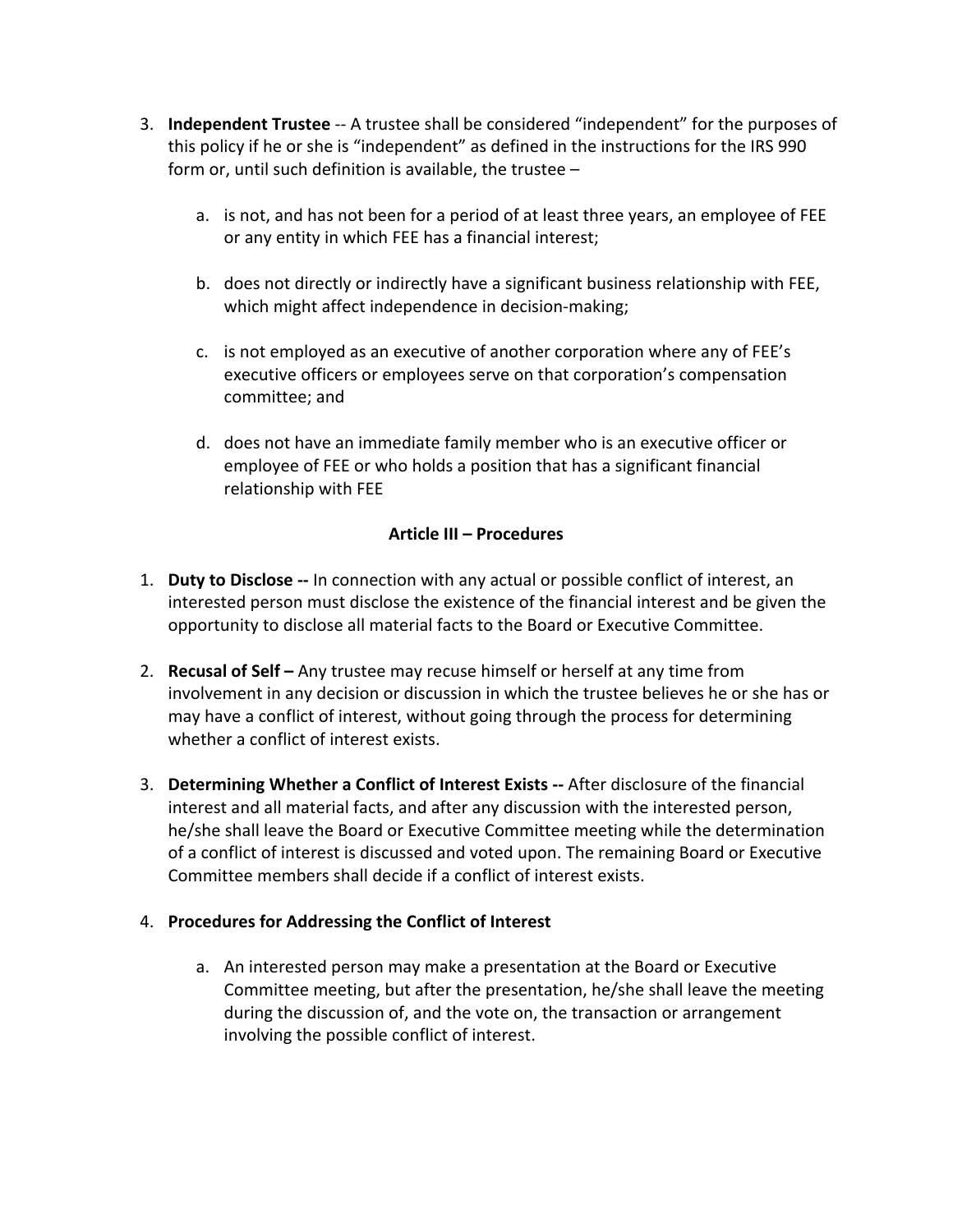- b. The Chairperson of the Board or Executive Committee shall, if appropriate, appoint a disinterested person or committee to investigate alternatives to the proposed transaction or arrangement.
- c. After exercising due diligence, the Board or Executive Committee shall determine whether FEE can obtain with reasonable efforts a more advantageous transaction or arrangement from a person or entity that would not give rise to a conflict of interest.
- d. If a more advantageous transaction or arrangement is not reasonably possible under circumstances not producing a conflict of interest, the Board or Executive Committee shall determine by a majority vote of the disinterested trustees whether the transaction or arrangement is in FEE's best interest, for its own benefit, and whether it is fair and reasonable. In conformity with the above determination, it shall make its decision as to whether to enter into the transaction or arrangement.

# 5. Violations of the Conflicts of Interest Policy

- a. If the Board or Executive Committee has reasonable cause to believe a member has failed to disclose actual or possible conflicts of interest, it shall inform the member of the basis for such belief and afford the member an opportunity to explain the alleged failure to disclose.
- b. If, after hearing the member's response and after making further investigation as warranted by the circumstances, the Board or Executive Committee determines the member has failed to disclose an actual or possible conflict of interest, it shall take appropriate disciplinary and corrective action.

## **Article IV – Records of Proceedings**

The minutes of the Board and all committees with board delegated powers shall contain:

- a. The names of the persons who disclosed or otherwise were found to have a financial interest in connection with an actual or possible conflict of interest, the nature of the financial interest, any action taken to determine whether a conflict of interest was present, and the Board's or Executive Committee's decision as to whether a conflict of interest in fact existed.
- b. The names of the persons who were present for discussions and votes relating to the transaction or arrangement, the content of the discussion, including any alternatives to the proposed transaction or arrangement, and a record of any votes taken in connection with the proceedings.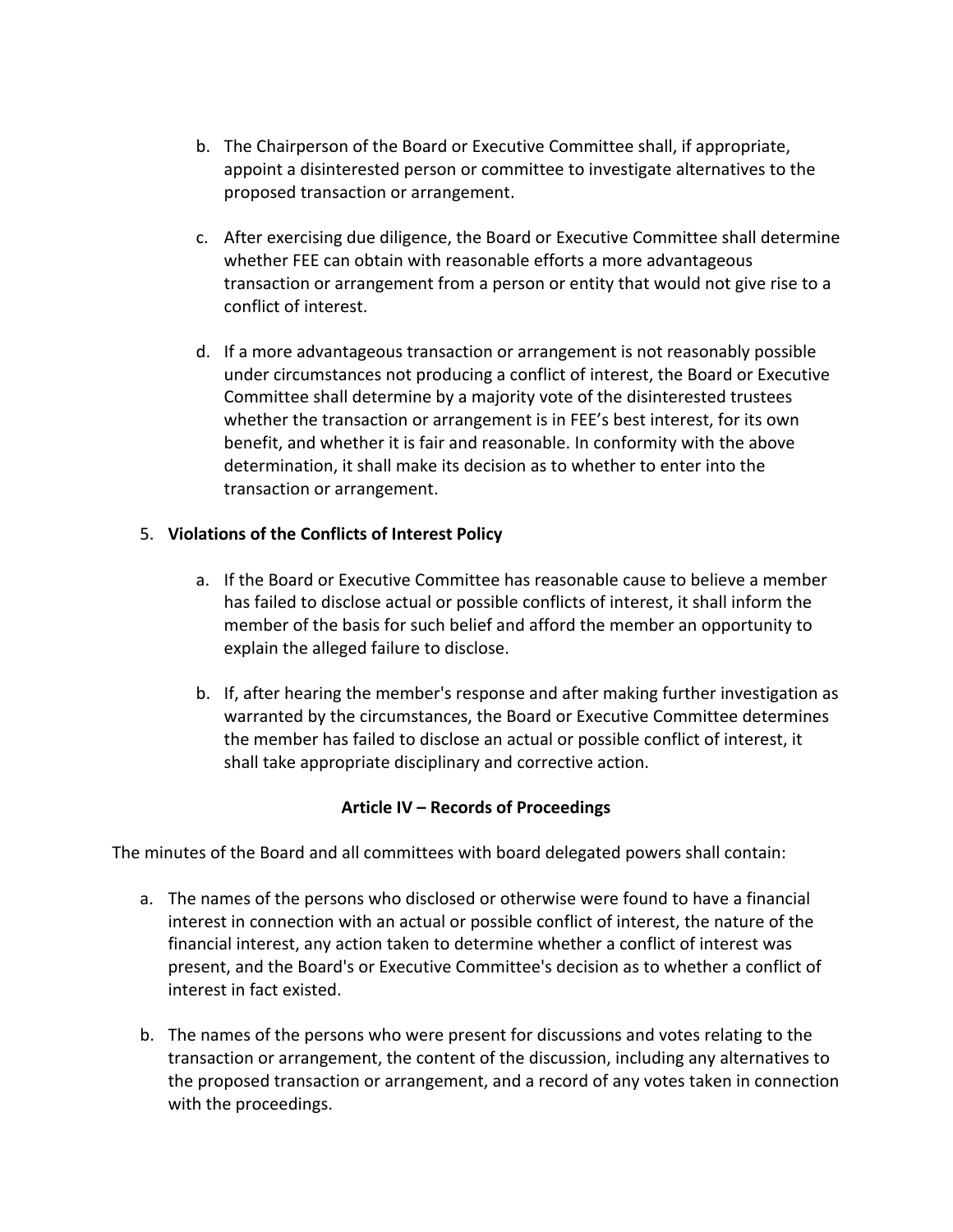#### **Article V – Compensation**

- a. A voting member of the Board who receives compensation, directly or indirectly, from FEE for services is precluded from voting on matters pertaining to that member's compensation.
- b. A voting member of any committee whose jurisdiction includes compensation matters and who receives compensation, directly or indirectly, from FEE for services is precluded from voting on matters pertaining to that member's compensation.
- c. No voting member of the Board or any committee whose jurisdiction includes compensation matters and who receives compensation, directly or indirectly, from FEE, either individually or collectively, is prohibited from providing information to any committee regarding compensation.

## **Article VI – Annual Statements**

- 1. Each trustee, principal officer and member of a committee with Board delegated powers shall annually sign a statement which affirms such person:
	- a. Has received a copy of the conflict of interest policy,
	- b. Has read and understands the policy,
	- c. Has agreed to comply with the policy, and
	- d. Understands FEE is charitable and in order to maintain its federal tax exemption it must engage primarily in activities which accomplish one or more of its taxexempt purposes.
- 2. Each voting member of the Board shall annually sign a statement which declares whether such person is an independent trustee.
- 3. If at any time during the year, the information in the annual statement changes materially, the trustee shall disclose such changes and revise the annual disclosure form.
- 4. The Executive Committee shall regularly and consistently monitor and enforce compliance with this policy by reviewing annual statements and taking such other actions as are necessary for effective oversight.

**Article VII – Periodic Reviews**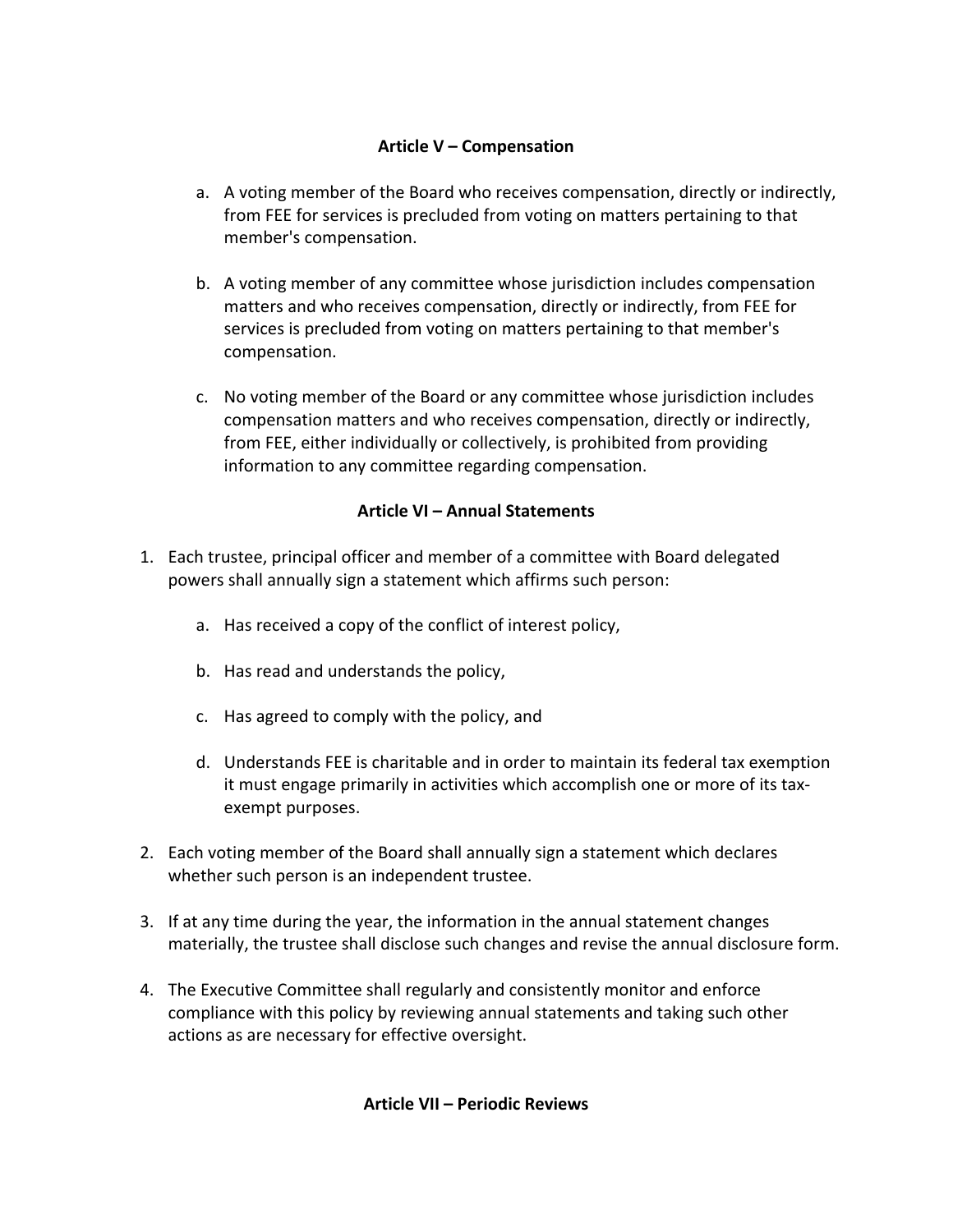To ensure FEE operates in a manner consistent with charitable purposes and does not engage in activities that could jeopardize its tax-exempt status, periodic reviews shall be conducted. The periodic reviews shall, at a minimum, include the following subjects:

- a. Whether compensation arrangements and benefits are reasonable, based on competent survey information (if reasonably available), and the result of arm's length bargaining.
- b. Whether partnerships, joint ventures, and arrangements with management organizations, if any, conform to FEE written policies, are properly recorded, reflect reasonable investment or payments for goods and services, further charitable purposes and do not result in inurement or impermissible private benefit or in an excess benefit transaction.

#### **Article VIII – Use of Outside Experts**

When conducting the periodic reviews as provided for in Article VII, FEE may, but need not, use outside advisors. If outside experts are used, their use shall not relieve the Board of its responsibility for ensuring periodic reviews are conducted.

The End.

Initial Conflict of Interest policy adopted: May 18, 2016